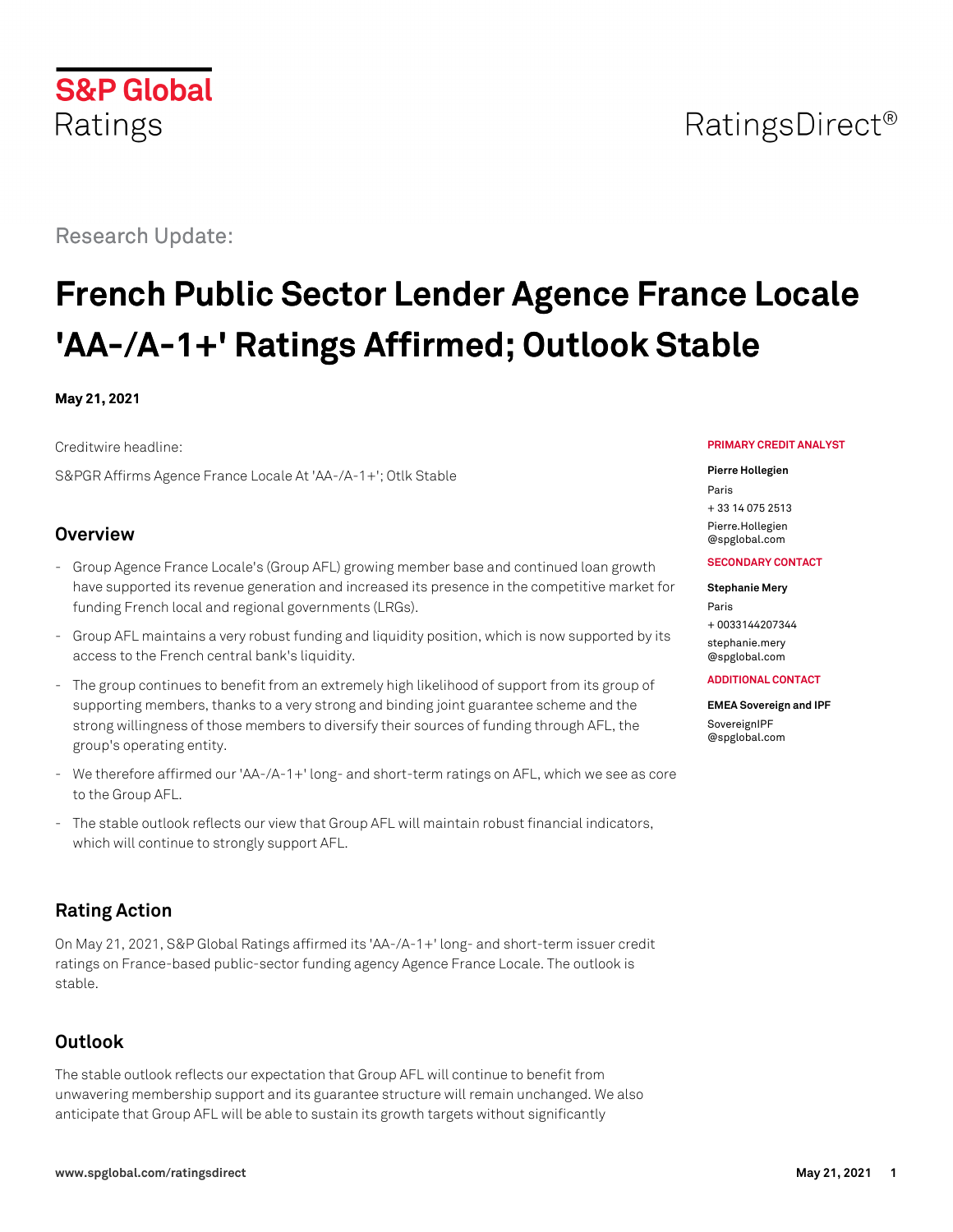weakening its robust financial indicators. In addition, we expect Group AFL will maintain prudent funding and liquidity management, which will contain risks associated with the wholesale-funded nature of its activities.

#### **Downside scenario**

We could lower our rating if we believed that the willingness and ability of the group of supporting members to provide extraordinary assistance to the Group had weakened, for example if the share of supporting members' borrowings through AFL were to fall, or if the average credit quality of those members were to deteriorate. We could also lower the rating if higher-than-anticipated lending growth resulted in an erosion of Group AFL's currently strong capital position or of its funding and liquidity position, for example due to a widening funding gap.

#### **Upside scenario**

We could raise the rating if Group AFL strengthened its market share and income generation without materially weakening its capitalization and risk profile, and, at the same, if the average credit quality of its group supporting members improved.

#### **Rationale**

We equalize our ratings on AFL with our group credit profile (GCP) on Group AFL because we view AFL as core to Group AFL. In 2013, the French central government allowed the creation of a group owned by French LRGs to access funding on the market. Group AFL, which has been operational since 2015, consists of two entities (in order to allow the operations to be separate and independent from the LRG members). The parent company is AFL–ST, a financial company fully owned by LRG members. Its operating subsidiary is AFL, which carries lending and funding operations. AFL is a specialized credit institution more than 99.9% owned by AFL–ST and supervised by the French banking regulator (ACPR). In our view, AFL is integral and fully integrated with Group AFL's identity, strategy, and operations. More recently, in 2021, AFL was recognized as public development bank by the French regulator.

We assess Group AFL's GCP at 'aa-', two notches above its stand-alone credit profile (SACP), based on a very strong financial profile with robust risk-adjusted capitalization and very strong funding and liquidity, which counterbalances a moderate enterprise risk profile. Moreover, we see an extremely high likelihood of Group AFL receiving extraordinary financial support from its group of supporting LRG members, thanks especially to a very strong and binding joint guarantee scheme.

# **Enterprise Risk Profile: Competitive market for LRG funding in France constrains Group AFL's growth strategy**

- Group AFL targets LRGs whose creditworthiness is supported by the wealthy and resilient French economy and stable institutional framework, which will continue to offset risks posed by the sector's moderate direct debt burden and high contingent liabilities.
- Group AFL has enhanced its business position with active lending growth and new LRGs joining the bank. Nevertheless, Group AFL operates in a highly competitive environment and has some concentration risks, though declining.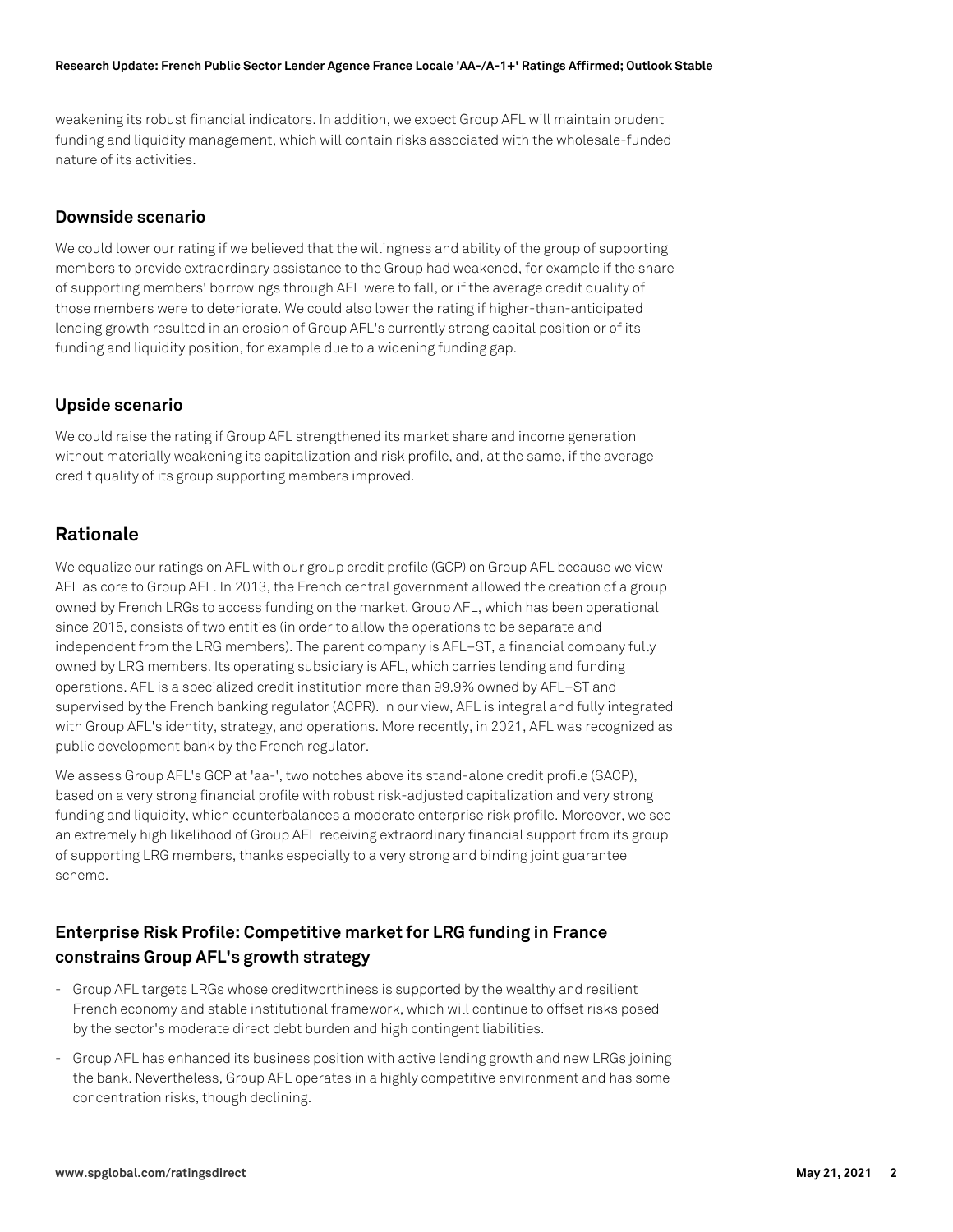- Thanks to prudent management policies and practices, coupled with the LRG sector's resilience to the COVID-19 pandemic, Group AFL's asset quality remains sound.

Group AFL operates in a very competitive environment. French LRGs currently enjoy ample liquidity, provided by many players including public banks, commercial banks, and direct access to the market. In our view, the presence of large public banks constrains the direct public policy role of Group AFL in the French market. While the group is still in a growing phase, we believe its strategy has gained clarity compared with a very ambitious initial business plan that targeted a 15% market share by 2018.

That said, we expect Group AFL to continue increasing its market share at a moderate pace, especially through the addition of the largest French LRGs. In 2020, the bank provided 6% of French LRGs' annual credit inflows and continued to progress toward its long-term target of reaching a 25% market share. Positively, Group AFL has focused on improving its business stability, which is supported by a growing membership base and increased business diversification. The group continues to expand its national footprint, with 63 new joiners in 2020. On March 2021, an additional 19 LRGs joined AFL, including the large Région Grand Est. In December 2019, the scope of LRGs able to join AFL-ST's capital was extended to any type of grouping of EPCI ("Etablissements Publics de Coopération Intercommunale"), including syndicates, of which nine were already members of the AFL as of March-end 2021.

Despite its still moderate national market share, Group AFL benefits from a stable customer base and we expect little volatility in the future since exit rules are very stringent and LRGs are keen to develop this new funding tool.

Revenue generation capacities have improved over recent years. In 2020, Group AFL reached breakeven point, with net income reaching €2.3 million, and we expect the bank will continue increasing its revenue in the years to come. Although concentration risk is significant, it is receding, with the 10 largest borrowers representing 31.5% of total exposure at December-end 2020 against slightly less than 40% at year-end 2019. We see this decline as positive for revenue generation and believe that concentration is likely to continue declining in the next three to five years.

In 2021, AFL was recognized by the French regulator as a public development credit institution. While this has limited direct impact on the targets and management of the bank, it is a recognition by the French authorities of the unique role filled by AFL for French LRGs.

The French LRG sector exhibits some key strengths, thanks to France's resilient economy but with some uneven wealth distribution among LRGs and some wealth concentration in Ile-de-France region. French LRGs' institutional framework and the financial system in which they evolve are stable despite the ongoing COVID-19 stress. French LRGs' direct debt will remain overall moderate although high capital expenditure and tighter budgets linked to the pandemic will widen French LRGs' deficits after capital accounts. As a result, new borrowings will increase, with total debt reaching almost €155 billion or higher by the end of 2021 versus €150 billion in 2018. In addition, LRGs exposure to contingent liabilities is high, mainly through large guarantees and various government-related entities.

Group AFL's overall risk and financial management is prudent and it proactively manages regulatory requirements. Internal risk management policies are enhanced by compliance with the French Monetary and Financial Code regulatory rules due to its status as a financial company. Moreover, as a specialized credit institution, AFL is a fully regulated financial institution supervised by ACPR and therefore has to abide by solvency and liquidity regulatory ratios, among others.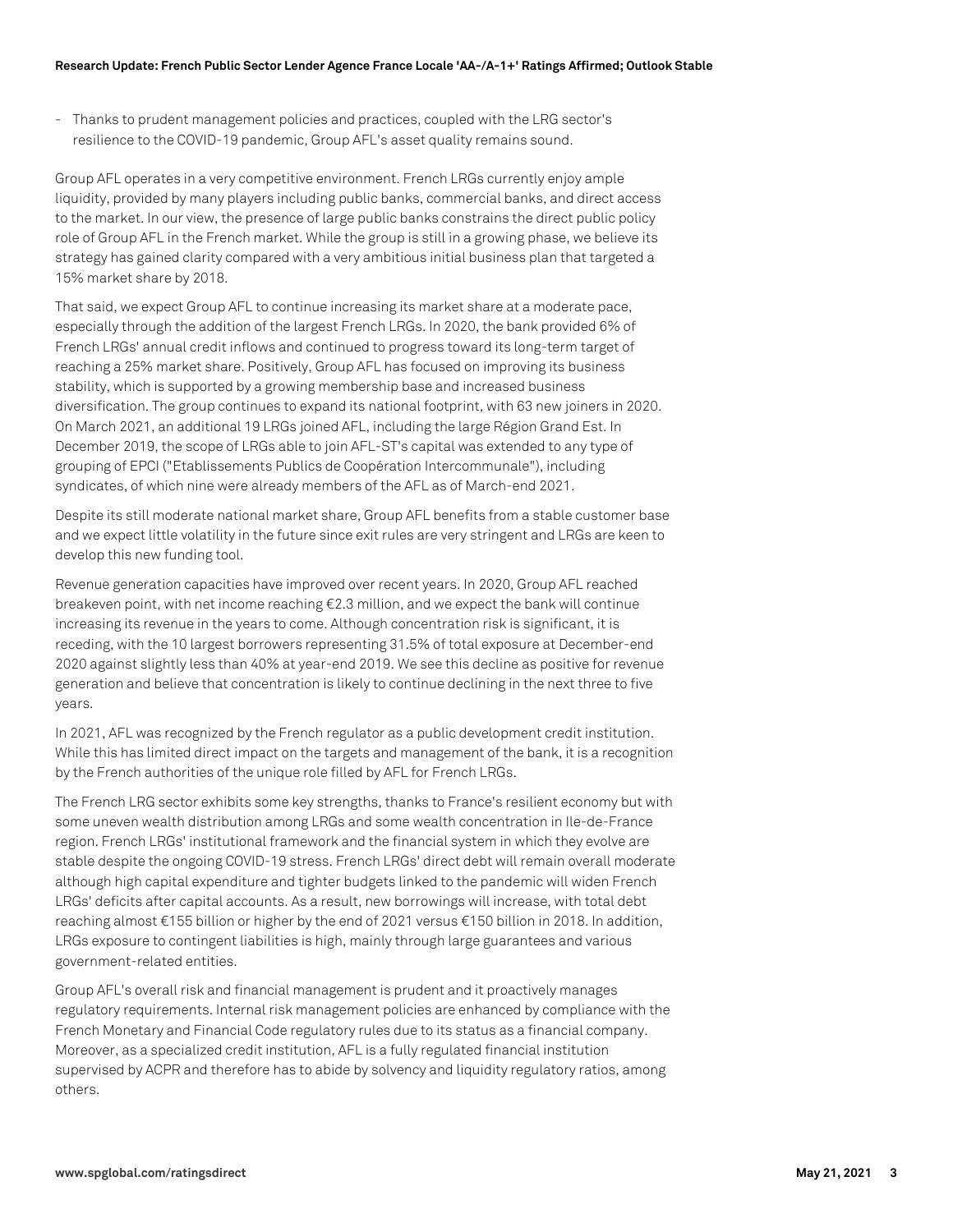#### **Research Update: French Public Sector Lender Agence France Locale 'AA-/A-1+' Ratings Affirmed; Outlook Stable**

Group AFL's management has long-standing expertise and experience in the LRG sector and its funding. It has about 35 employees, and top management is stable. From Group AFL's starting point however, top management has been strongly involved in supporting the development of this public sector funding agency and we believe that the loss of some key personnel could affect the entity's business plan. We note that this risk is receding and will continue to as Group AFL consolidates its position on the French market.

We note that AFL reported two nonperforming loans (NPLs) that represented only 0.1% of the total lending portfolio in 2020. We do not expect AFL to report losses on these NPLs and we understand that these have been classified as Stage 3 loans under IFRS9 because the counterparty defaulted on a credit line provided by a third party lender. We expect new NPLs to remain exceptional and losses virtually nil. Looking forward, we expect the COVID-19 impact on French LRGs' debt sustainability to be manageable and its impact on AFL's asset quality to be muted. According to the Cazeneuve report published on Feb. 25, 2021, the financial impact from the pandemic on LRGs' budget could total €3.8 billion. We expect the low interest rate environment, continuous support from the French government, and upcoming budgetary stimulus will be helpful in alleviating the pressure on French LRGs.

# **Financial Risk Profile: High capitalization and very strong liquidity provide financial buffers**

- Strong capitalization, supported by a consistent increase in Group AFL's membership base.
- Broad and diversified access to capital markets and robust asset liability management underpin Group AFL's very strong funding and liquidity profile.
- AFL recently gained access to the French central bank, further strengthening its liquidity position.

Despite Group AFL's sustained loan growth, its capital position remains structurally strong, in our view. We expect that the RAC ratio after adjustments will remain above a solid 10%. We assess Group AFL's capitalization on a consolidated basis and at AFL-ST's level. Our initial assessment is based on our risk-adjusted capital (RAC) ratio at a very strong 42.8% before adjustments as of end-2020. When factoring in our adjustments, in particular from high single-name concentration, the RAC ratio after adjustments declines to 14.6%, reflecting AFL's still high concentration. Our current view of a strong capital position also captures the credit quality of Group AFL's exposures to French LRGs across its entire loan book.

In a regulatory context, the group reported a Tier 1 ratio of 15.13% as of end-2020 (15.78% as of end-2019). We note that Group AFL's regulatory ratios are lower than some of its peers' and our RAC ratio before adjustment, since AFL applies a 20% risk weight on French LRGs, which is higher than peers. Group AFL has no hybrid instruments and all equity is eligible as Tier 1 capital, which we also incorporate in our total adjusted capital (TAC) calculation.

Group AFL's capital has continuously increased since inception, mainly through its growing membership base, which bolstered capital to €177 million as of end-2020, from €37 million at end-2014. The latest capital increase took place in March 2021 when 19 new members provided an additional €2.2 million of paid-in capital. This has partly offset the sustained growth in new lending, and we expect it will continue to do so in the future.

The increasing membership has also contributed toward the diversification of the lending portfolio. The largest exposure, as a percentage of total lending, is down to 3.7% as of end-2020, from 8.8% as of end-2017 and the exposure to the 10 largest borrowers has decreased to 32% in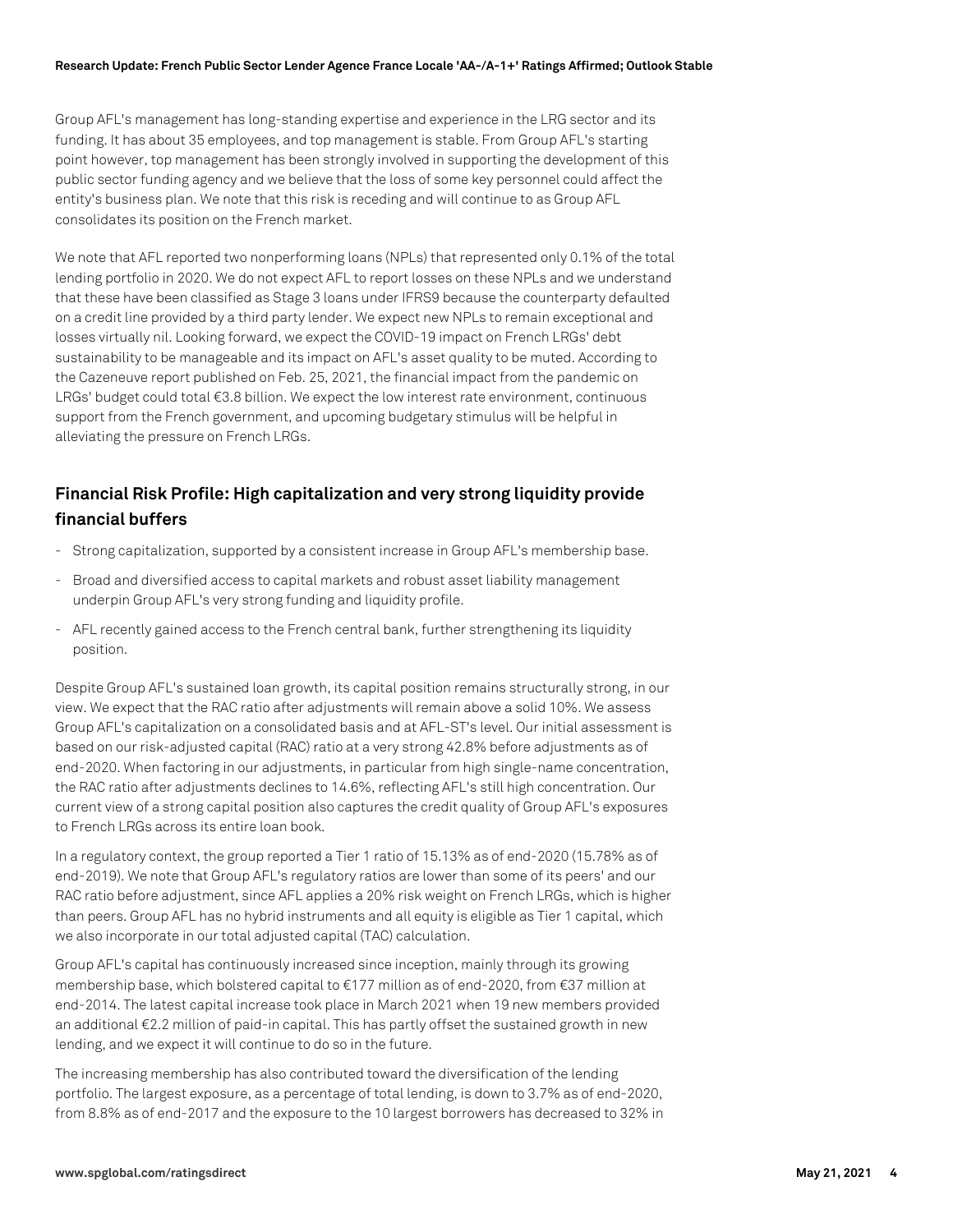#### 2020 from 38% in 2019.

We assess Group AFL's funding and liquidity position as strong. AFL has established debt programs and is a regular benchmark issuer, with a diversified funding profile in terms of geographies, maturities, and investor types. AFL's asset and liability management policy limits the difference between average maturity of assets and liabilities to one year, temporarily extended to 18 months until the end of 2022. It has no notable refinancing risk, with most of the funding being long term. The cumulative maturing assets cover 4.9x cumulative maturing liabilities for the next 12 months and support its strong funding profile.

AFL has robust liquidity. Although the agency is exposed to risk through its dependence on wholesale market funding, we consider that this is mitigated by prudent liquidity policies and a comprehensive treasury portfolio.

Positively, AFL gained access to the French central bank's automated interface for pledging credit claims (TRICP) during the second quarter of 2020. This enables the bank to repo LRGs' claims at the central bank and benefit from central bank funding of up to €2.7 billion as of March-end 2021.

Our liquidity sources-to-uses ratio indicates that AFL will largely be able to meet its financial obligations over a one-year period, factoring in stressed market conditions. We calculate AFL's liquidity ratio was 2.86x as of Dec. 31, 2020. AFL's total liquidity reserves amounted to €1.6 billion at year-end 2020 (€946 million at end-2019). The liquidity portfolio is invested in liquid fixed-income securities issued by governments, states, regional governments, multilateral development banks, and financial institutions--all with high credit ratings. We factor into our calculations stressed market conditions, under which we assume the agency would not have access to the capital markets.

We do not foresee any risks other than those captured in our RAC calculations and funding and liquidity metrics, since AFL hedges risk through derivatives. However, this hedging creates material counterparty exposures to financial institutions, especially to the clearinghouse, LCH Clearnet, although entirely and mutually collateralized.

# **Extremely high likelihood of support, mainly based on a very strong and binding guarantee scheme, resulting in a two-notch uplift to the SACP**

- Under the joint guarantee scheme, we expect that a group of the largest potential supporting members will effectively provide support to Group AFL in case of need.
- We assess the likelihood of extraordinary support provided by the group of supporting entities as extremely high, thanks to what we view as the agency's integral link to, and very important role for, its LRG members.

In our view, Group AFL benefits from a dual guarantee mechanism. The first one is a guarantee from AFL-ST to investors. AFL-ST's board ("Conseil d'administration") determines the amount of this guarantee (currently standing at €10 billion). The second one is the LRGs members' guarantees. On joining Group AFL, all members must sign a joint guarantee scheme granted to AFL-ST that makes them liable up to their amount of long-term debt borrowed through AFL. The guarantee of those LRG members currently covers more than 70% of Group AFL's financial liabilities.

We consider that within the guarantee scheme the strongest and most timely mechanism is the possibility of a "preventive call" by AFL on the AFL-ST guarantee, which in turn would call the LRG members. AFL could activate preventively this guarantee to avoid a default on its debt obligations or a potential breach of regulatory ratios. The Executive Board ("Directoire") of AFL needs the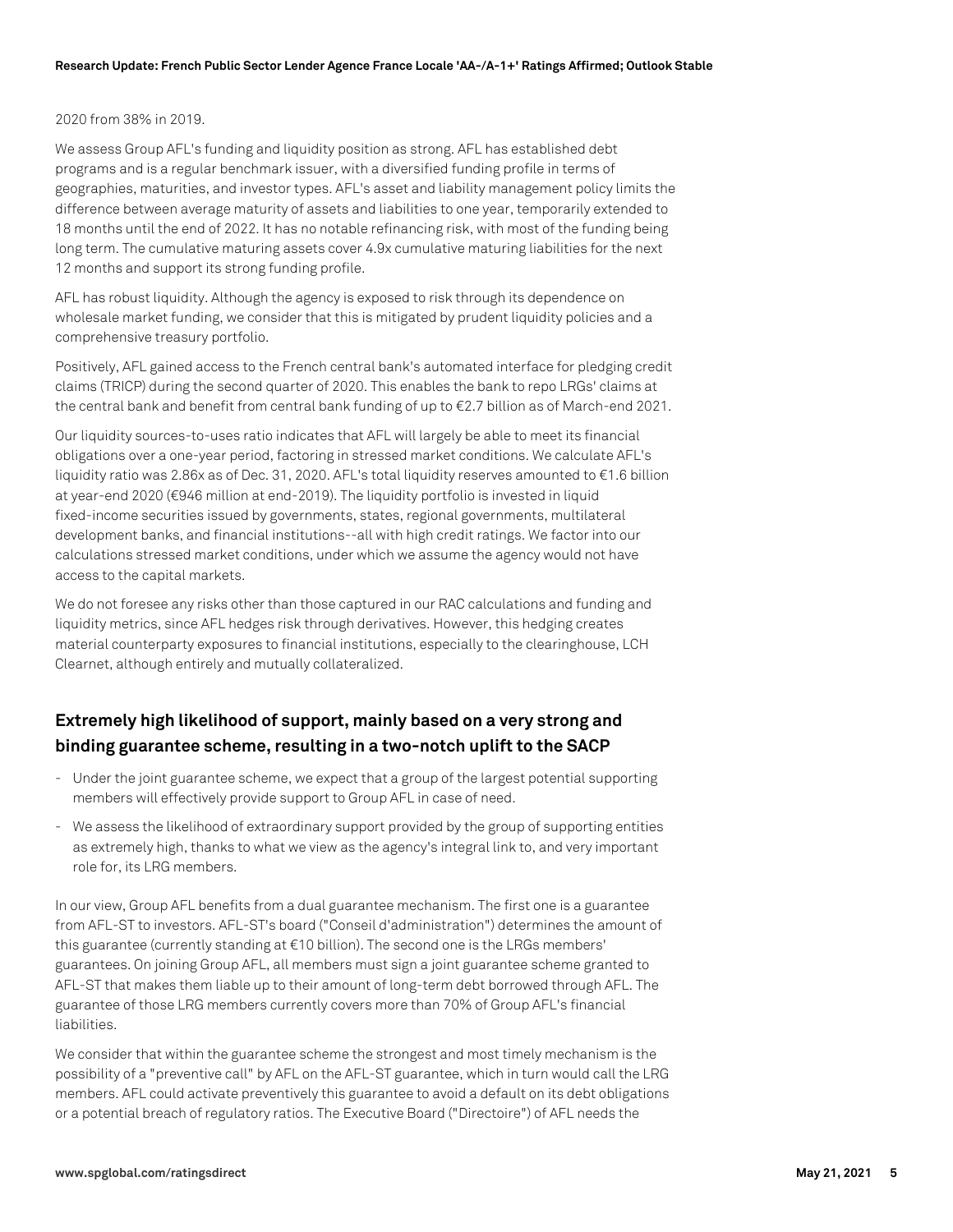approval of the Supervisory Board of AFL ("Conseil de surveillance") to call on this guarantee, but does not need the approval of the "Conseil d'administration" of AFL-ST, meaning that the final decision is in the hands of AFL, and not in the hands of the LRGs members. In case of default, an investor could also call the AFL-ST guarantee or call directly the guarantee of any LRG member.

In our view, Group AFL plays a very important role for its LRG supporting members group. In a very competitive environment with ample liquidity, these LRGs participated in the creation or joined Group AFL in order to diversify their sources of funding and are willing to support its development through disbursement of capital and borrowing from it. LRG members currently fund 39% of their needs through AFL (compared with a national market share of about 6% for AFL) testifying to their involvement in the development of the entity.

In our view, the legislation put in place to allow the creation of Group AFL does not imply any support from the central government to AFL's credit standing. Group AFL is not a state public agency and the law explicitly states that the entity will fund itself mainly through debt issuance, excluding any direct revenue from the central government or any guarantee provided by the central government.

### **Key Statistics**

Table 1

#### **Agence France Locale Group -- Selected Indicators**

|                                           | --Year ended Dec. 31-- |       |                |          |          |
|-------------------------------------------|------------------------|-------|----------------|----------|----------|
| (Mil. $\in$ )                             | 2020                   | 2019  | 2018           | 2017     | 2016     |
| <b>Business position</b>                  |                        |       |                |          |          |
| Total adjusted assets                     | 5,728                  | 4,355 | 3,218          | 2,525    | 1,380    |
| Customer loans (gross)                    | 3.832                  | 3,161 | 2.230          | 1,431    | 892      |
| Growth in loans                           | 21.2                   | 41.7  | 55.9           | 60.4     | 132.6    |
| Net interest revenues                     | 11.8                   | 10.1  | 7.9            | 6.6      | 4.7      |
| Non interest expenses                     | 11.2                   | 11.6  | 10.5           | 10.5     | 10.6     |
| Capital and risk position                 |                        |       |                |          |          |
| <b>Total liabilities</b>                  | 5,580                  | 4,233 | 3,105          | 2,416    | 1,292    |
| Total adjusted capital                    | 142                    | 118   | 110            | 105      | 82       |
| Assets/capital                            | 39.3                   | 35.9  | 28.2           | 23       | 15.8     |
| RAC ratio before diversification          | 42.8                   | 49.5  | 55.4           | N/A      | N/A      |
| RAC ratio after diversification           | 14.6                   | 17.7  | 19.1           | N/A      | N/A      |
| Gross nonperforming assets/gross loans    | 0.1                    | 0.1   | $\Omega$       | $\Omega$ | $\Omega$ |
| Funding and liquidity* (x)                |                        |       |                |          |          |
| Liquidity ratio with loan disbursement    | 2.9                    | 2.1   | $\mathfrak{D}$ | N/A      | N/A      |
| Liquidity ratio without loan disbursement | 6.4                    | 9     | 7.7            | N/A      | N/A      |
| Funding ratio with loan disbursement      | >1                     | >1    | >1             | N/A      | N/A      |

N/A--Not applicable.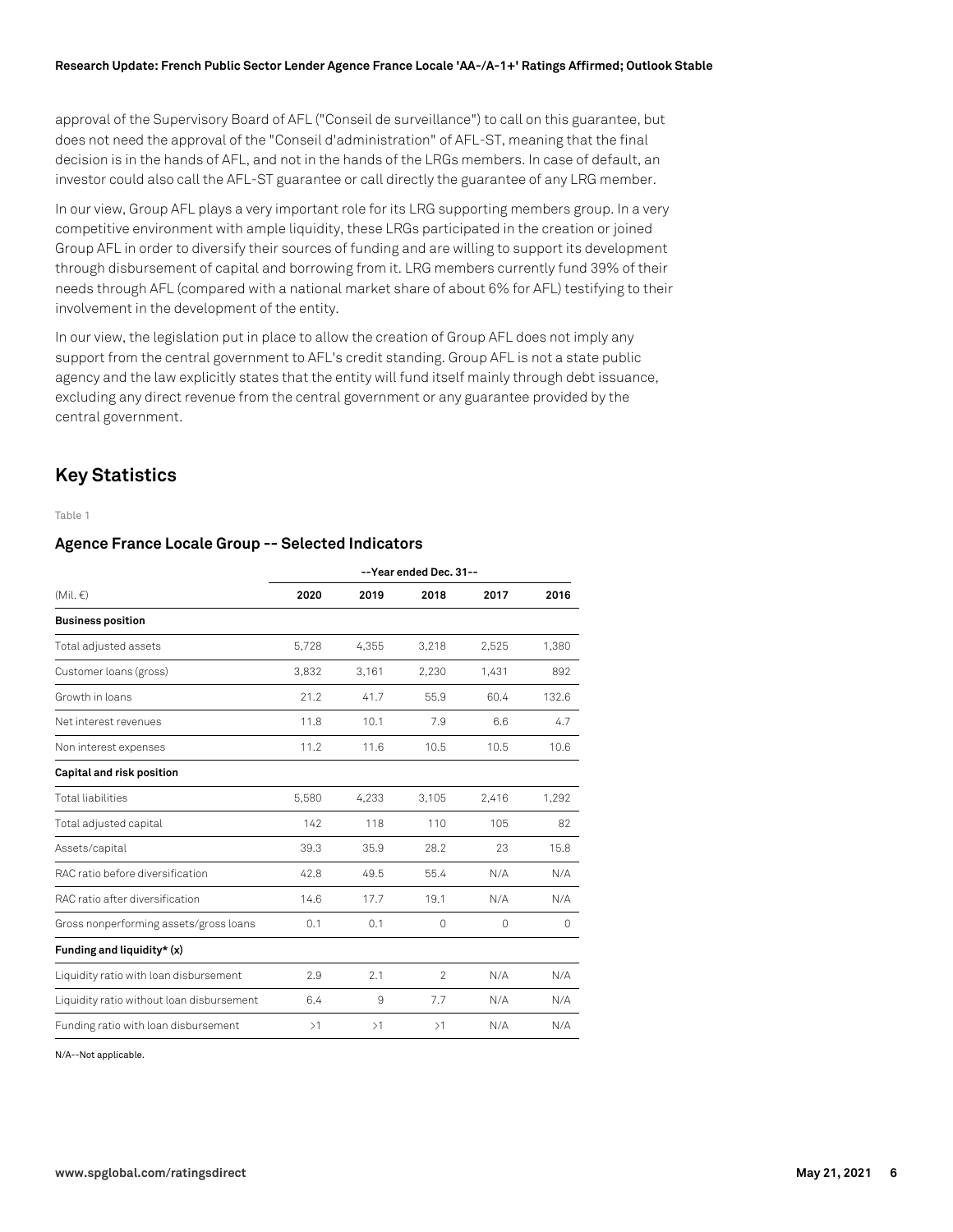# **Ratings Score Snapshot**

Table 2

#### **Group Agence France Locale - Ratings Score Snapshot**

|                               | To                 | From            |  |
|-------------------------------|--------------------|-----------------|--|
| Stand-Alone Credit Profile    | a                  | a               |  |
| Enterprise Risk Profile       | Moderate (4)       | Moderate (4)    |  |
| <b>PICRA</b>                  | Adequate (3)       | Adequate (3)    |  |
| <b>Business Position</b>      | Moderate (4)       | Weak $(5)$      |  |
| Management & Governance       | Moderate (4)       | Moderate (4)    |  |
| <b>Financial Risk Profile</b> | Very Strong (1)    | Very Strong (1) |  |
| Capital Adequacy              | Strong (2)         | Strong (2)      |  |
| Funding                       | Positive           | Positive        |  |
| and Liquidity                 | Very Strong (1)    | Very Strong (1) |  |
| Support                       | $\mathfrak{D}$     | $\mathfrak{p}$  |  |
| <b>GRE Support</b>            | $\mathfrak{D}$     | $\mathcal{P}$   |  |
| Group Support                 | 0                  | 0               |  |
| <b>Additional Factors</b>     | U                  | Ω               |  |
| Group Credit Profile          | $aa-$              | $aa-$           |  |
| Agence France Locale          | To                 | From            |  |
| <b>Issuer Credit Ratings</b>  | $AA$ -/Stable/A-1+ | AA-/Stable/A-1+ |  |
| Group Credit Profile          | aa-                | aa-             |  |
| Group status                  | Core               | Core            |  |

# **Related Criteria**

- General Criteria: Group Rating Methodology, July 1, 2019
- Criteria | Governments | International Public Finance: Public-Sector Funding Agencies: Methodology And Assumptions, May 22, 2018
- Criteria | Financial Institutions | General: Risk-Adjusted Capital Framework Methodology, July 20, 2017
- General Criteria: Methodology For Linking Long-Term And Short-Term Ratings, April 7, 2017
- General Criteria: Rating Government-Related Entities: Methodology And Assumptions, March 25, 2015
- General Criteria: Principles Of Credit Ratings, Feb. 16, 2011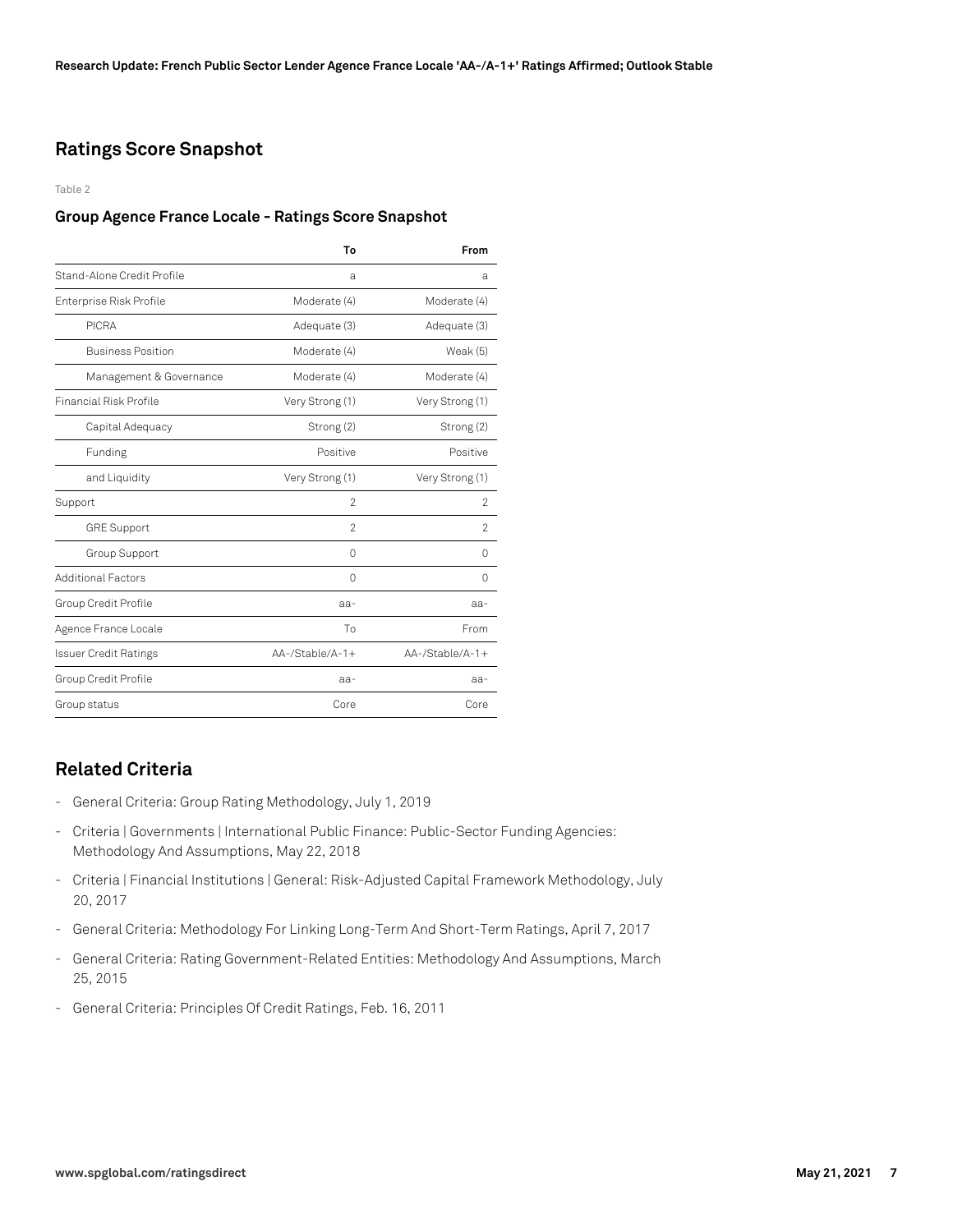#### **Related Research**

- Local Government Debt 2021: French LRG Debt Could Surpass €155 Billion Within A Year, March 25, 2021

# **Ratings List**

| <b>Ratings Affirmed</b>              |       |  |
|--------------------------------------|-------|--|
| <b>Agence France Locale</b>          |       |  |
| Issuer Credit Rating AA-/Stable/A-1+ |       |  |
| <b>Agence France Locale</b>          |       |  |
| Senior Unsecured                     | $AA-$ |  |
| Commercial Paper A-1+                |       |  |
|                                      |       |  |

Certain terms used in this report, particularly certain adjectives used to express our view on rating relevant factors, have specific meanings ascribed to them in our criteria, and should therefore be read in conjunction with such criteria. Please see Ratings Criteria at www.standardandpoors.com for further information. A description of each of S&P Global Ratings' rating categories is contained in "S&P Global Ratings Definitions" at https://www.standardandpoors.com/en\_US/web/guest/article/-/view/sourceId/504352 Complete ratings information is available to subscribers of RatingsDirect at www.capitaliq.com. All ratings affected by this rating action can be found on S&P Global Ratings' public website at www.standardandpoors.com. Use the Ratings search box located in the left column. Alternatively, call one of the following S&P Global Ratings numbers: Client Support Europe (44) 20-7176-7176; London Press Office (44) 20-7176-3605; Paris (33) 1-4420-6708; Frankfurt (49) 69-33-999-225; Stockholm (46) 8-440-5914; or Moscow 7 (495) 783-4009.